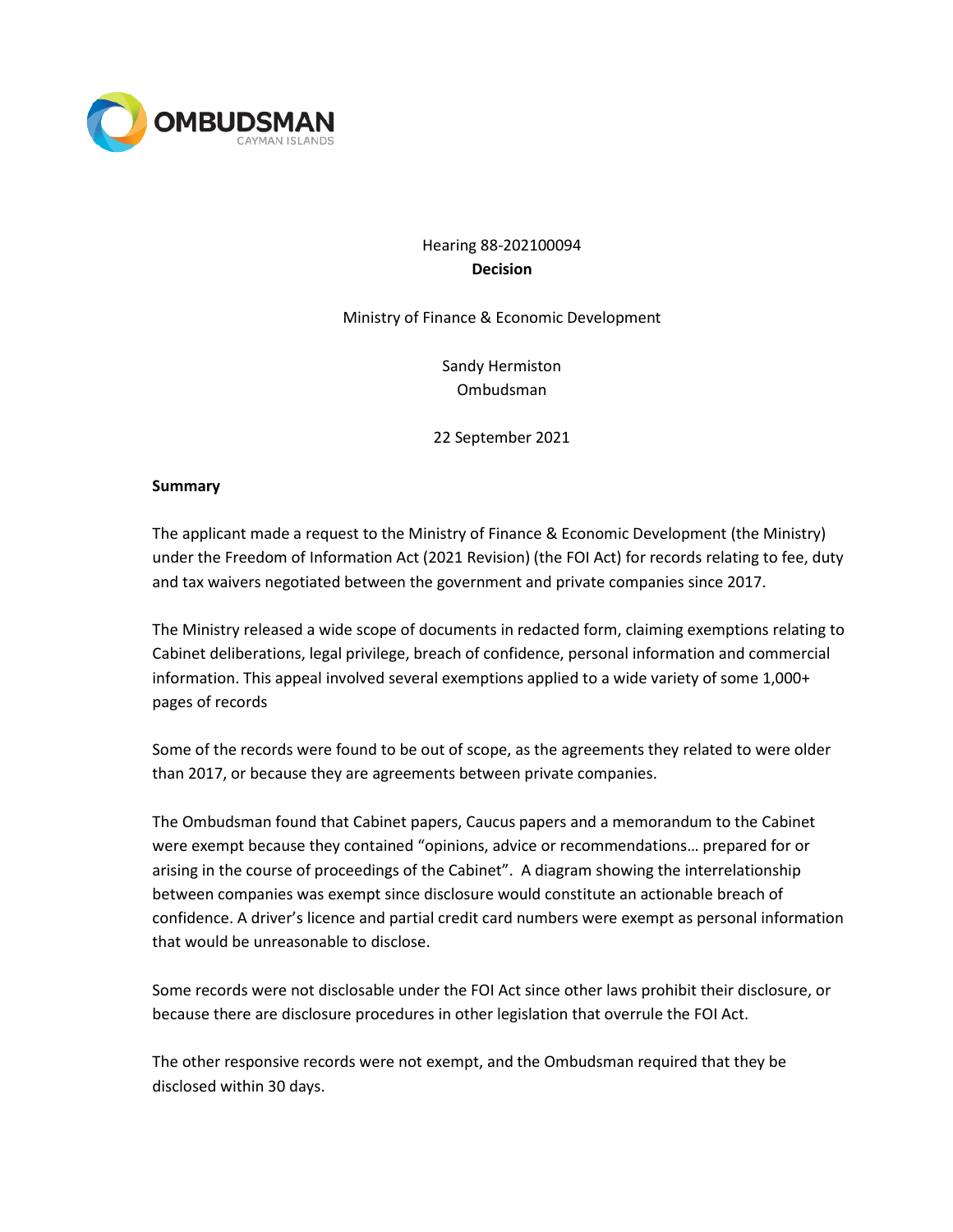# **Statutes[1](#page-1-0) considered**

Freedom of Information Law (2021 Revision) (FOI Act) Freedom of Information (General) Regulation (2021 Revision) (FOI Regulations)

## **Contents**

# **A. INTRODUCTION**

[1] On 24 September 2020 the applicant made the following request to the Ministry under the FOI Act:

> *I would like to make a request for any MOUs, agreements deals, related documents and correspondence that your offices hold in relation to any project agreements that have been negotiated with private sector developers based here or overseas for*  large projects such as hotels, hospitals, offices or other commercial buildings that *involve waiving the usual required fees, duties and other taxes associated with development since June 2017.*

- [2] After extending the time period for a response under section 7(4), the Information Manager (IM) provided the initial decision on 23 November 2020. The Ministry asked the developers for their input, which caused delays. One developer, FIN, did not object to disclosure, and most records relating to that development were disclosed, other than records relating to Cabinet deliberations. The first release also included redacted records of Developers 1 and  $2<sub>1</sub>$
- [3] The Ministry stated that it was bound by confidentiality clauses in the respective agreements with four unnamed developers. It withheld the records relating to those developers in their entirety under the exemptions relating to actionable breach of confidence (section 17(1)(b)(i)), Cabinet deliberations (section 19(1)(a)) and commercial value (section 21(1)(a)(ii)).
- [4] A second batch of records was disclosed in redacted form on 8 December 2020. It related to three additional developers, HHG Cayman Ltd, Leeward Holdings (Cayman), and The Water

<span id="page-1-0"></span><sup>1</sup> In this decision, all references to sections are to sections of the Freedom of Information Act (2021 Revision), and all references to regulations are to the Freedom of Information (General) Regulations (2021 Revision), unless otherwise specified.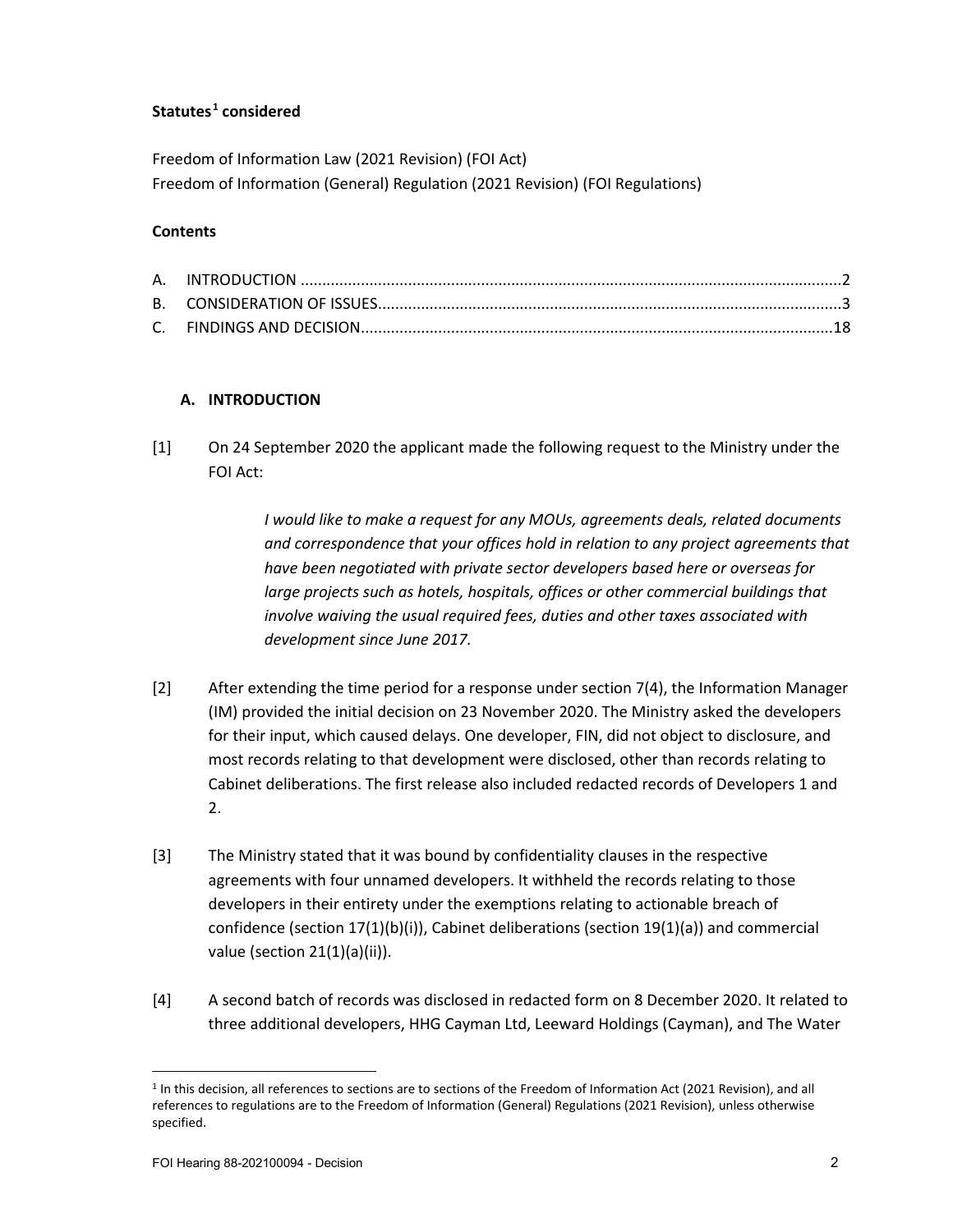Mark Ltd., which had not objected to the disclosure of records in redacted form. The Ministry relied on exemptions relating to Cabinet deliberations (section 19), personal information (section 23), and legal professional privilege (section17(a)).

- [5] The Ministry stated that it needed to hear back from two more developers who had been given an opportunity to object to the disclosure of information under regulation 11, and, if they wished, appeal to the Ombudsman under regulation 12.
- [6] A third batch of redacted records was released on 7 January 2021. The records related to The Cottages and were partially redacted as personal information (section 23), deliberations of the Cabinet (section 19) and commercial information (section 21).
- [7] A fourth release followed on 5 February 2021. It consisted of records relating to Fujigmo, a developer whose records were later found to be out of scope.
- [8] On the applicant's request an internal review was conducted by the Chief Officer. He confirmed the IM's decisions and anticipated that additional records would be disclosed in the near future.
- [9] The applicant appealed to the Ombudsman, and we accepted the appeal on 25 February 2021.
- [10] After we pointed out that the agreement with Developer 1 was already publicly available elsewhere, the Ministry identified them as Beach Bay and re-released their records in partially redacted form in a fifth release. Those records were also later found to be out of scope, as further described below.
- [11] In the course of the appeal, we attempted to mediate an amicable resolution, but the dispute could not be resolved, and the appeal progressed to the Ombudsman for a formal decision.

# **B. CONSIDERATION OF ISSUES**

- [12] This appeal involved several exemptions applied to a wide variety of some 1,000+ pages of records, including concession requests and approvals, papers prepared for caucus and Cabinet meetings, Cabinet extracts, development concession agreements, email correspondence, and various ancillary records relating to the developers, the land on which the developments were built, and the Cabinet decisions taken.
- [13] For clarity, not all the companies that received concessions from the government are strictly speaking "developers". However, for ease of use I will refer to all of them as such. This is consistent with the Ministry's usage of the term.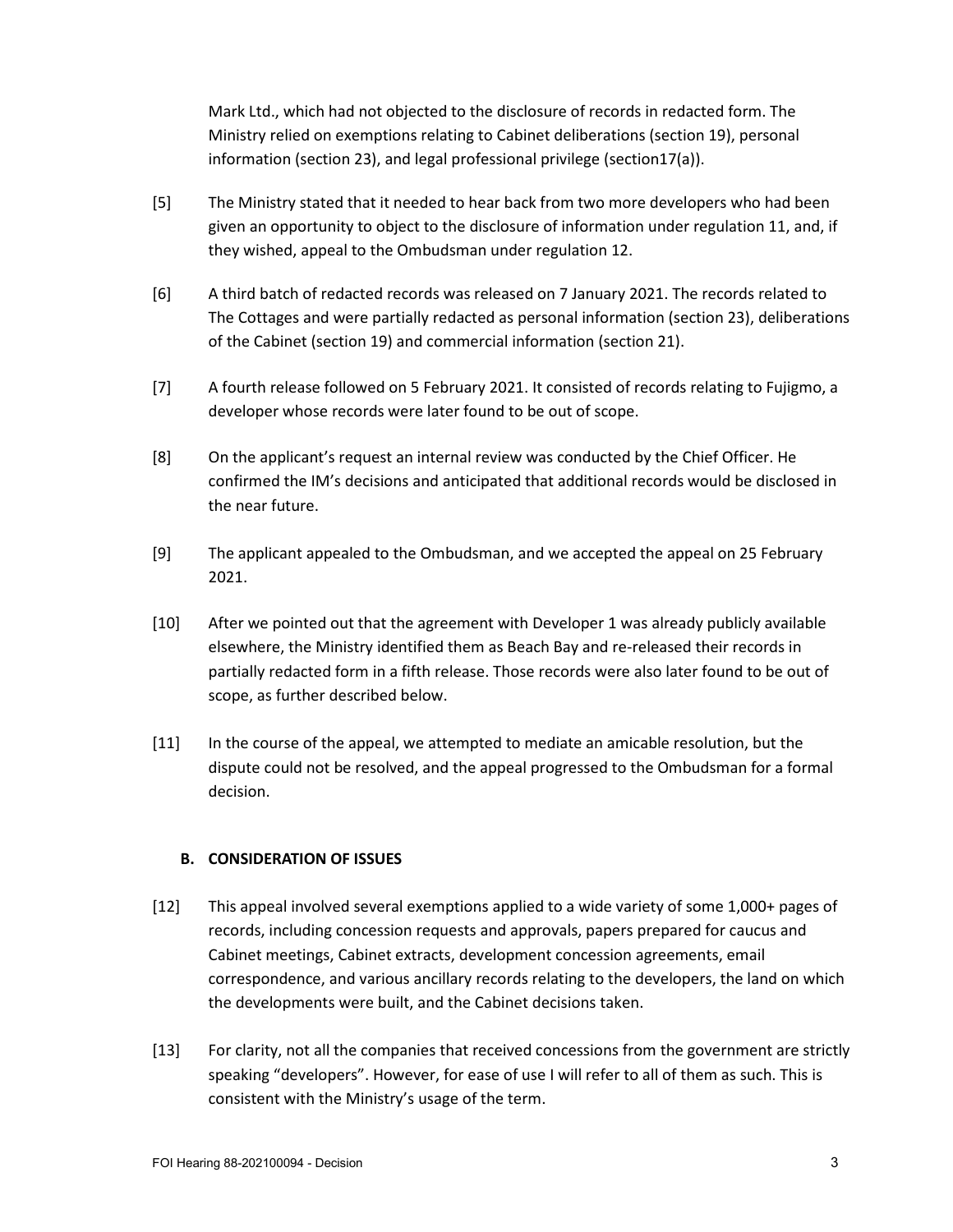[14] The Ministry interpreted the applicant's reference to "large projects" as any projects that benefited from concessions of \$ 100,000 or above. The applicant agreed with this approach.

## **Out of scope records**

- [15] A substantial number of records that the Ministry identified as responsive to the request related to concessions made prior to 2017 and therefore fall outside the scope of the applicant's request:
	- o All records relating to Developer 1 (agreement dated 2015) (Ministry appendices 1, 3, 7, 10);
	- o All records relating to Developer 3 (agreement dated 2015) (Ministry appendix 8);
	- o All records relating to Developer 4 (agreements dated 2011-2016) (Ministry appendix 12);
	- $\circ$  Six letters relating to HHG, referring to prior concessions dated 2016 (Ministry appendix 13, pages 9-14);
	- o All records relating to Fujigmo (agreement dated 2009) (Ministry appendices 18, 19).
- [16] Certain records relating to Developer 2 also fall outside the scope of the request. This concerns correspondence and appendices about land holding companies transfer tax. These records contain the Ministry's confirmation of the applicable legislation but do not grant a concession. The appendices consist of agreements between private companies and related documents, not agreements between any developer and the government.
- [17] This left the records of the following developers under consideration:
	- o Developer 2;
	- o FIN;
	- o HHG;
	- o Leeward Holdings;
	- o The Water Mark; and,
	- o The Cottages.

## **Third party consultations**

- [18] As noted above, the Ministry stated that it had consulted with some of the developers about the disclosure of their records in compliance with regulations 11 and 12, while other developers were not consulted "as the Ministry had no intentions of disclosing the relevant records".
- [19] However, this interpretation of the statutory requirements is not correct since regulations 11 and 12 only apply to third party personal information, and not to commercial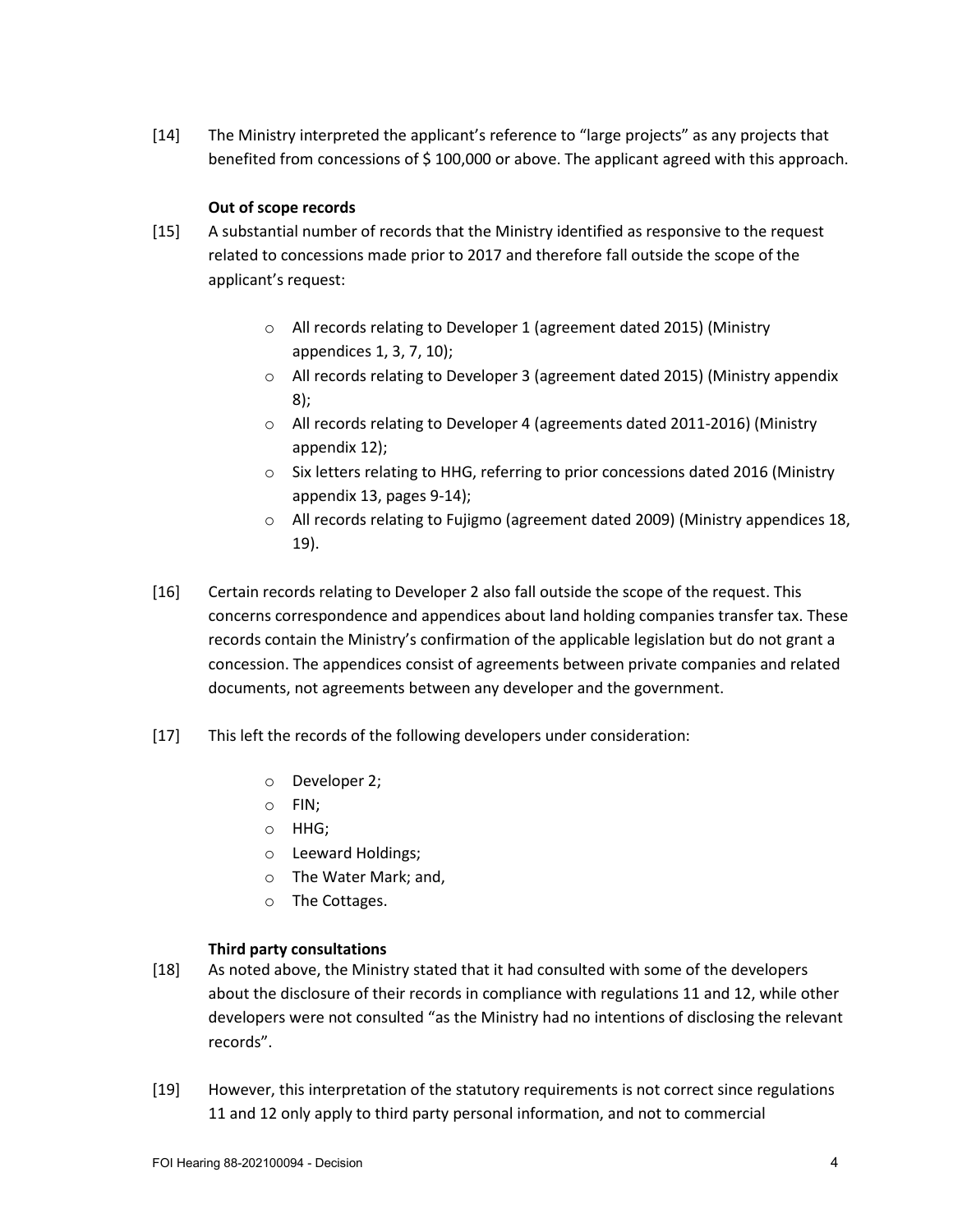information as was the case here. Public authorities are free to consult with whomever they wish, but there is no provision to delay responses beyond the normal timelines for consultation with commercial entities.

#### **Consistency of approach**

- [20] The Ministry has applied a number of exemptions inconsistently, for instance where certain information relating to one developer was disclosed, almost identical information in relation to another was exempted. The representations made by respective developers can account for some of this, but consent, or the lack thereof - as helpful as it may be - should never determine a public authority's decision under the FOI Act.
	- **a) Are the records exempt under section 19(1(a)), because they contain opinions, advice or recommendations, or a record of consultations or deliberations prepared for, or arising in the course of, proceedings of the Cabinet or a committee of the Cabinet**?

## $[21]$  Section 19(1)(a) states:

*…*

*(1) Subject to subsection (2), a record is exempt from disclosure if it contains opinions, advice or recommendations, or a record of consultations or deliberations —*

*(a) prepared for or arising in the course of proceedings of the Cabinet or the National Security Council or a committee of the Cabinet or the National Security Council; or*

*(2) Subsection (1) does not apply to records which contain material of a purely factual nature or reports, studies, tests or surveys of a scientific or technical nature.*

[22] The Ministry applied this exemption to all relevant records related to the Cabinet:

- o Cabinet extracts relating to Developer 2 (two extracts, one of which twice), FIN (one extract), The Cottages, HHG (one extract each);
- o Cabinet papers relating to Developer 2 (two papers), FIN (2 papers), The Cottages (one paper);
- o Caucus papers relating to Developer 2 (one paper), FIN (2 papers); and,
- o a memorandum to the Cabinet relating to FIN.

## **Extracts**

[23] On 21 July 2021, the Ministry disclosed summaries of Cabinet extracts regarding five concessions in its reply submission. Two of these related to the same developer (FIN). As the Ministry explained, this was done following the announcement by the new government that summaries of Cabinet decisions would henceforth be disclosed. The Ministry also stated that two further summaries, relating to Developer 2, would remain withheld.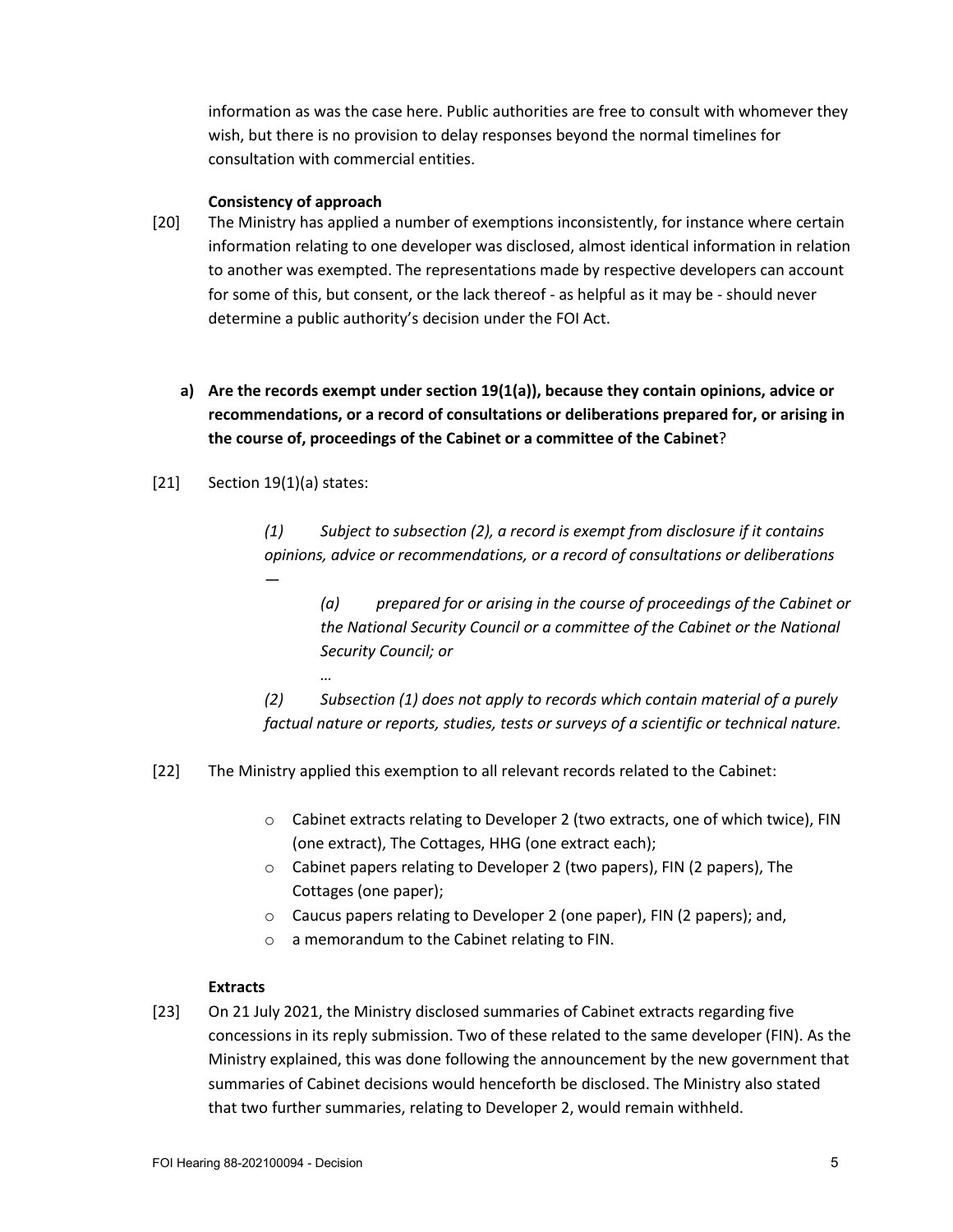[24] The Ministry gave the following rationale for exempting the Cabinet extracts:

*[They] are extracts from the minutes of Cabinet meetings in relation to the requests for concessions. The Cabinet Extracts records [sic] the proposals brought to the attention of Cabinet, the topics under consideration by Cabinet and the decisions made.*

*With the exception of Developer 2 …, the Ministry is of the opinion that Cabinet's decisions (i.e. name of the Developer, the approved amount of concession; and other information requested by the Applicant) have been disclosed to the Applicant. The actual Cabinet Extract (albeit in a different format) reflects the same requested information that was disclosed to the Applicant. There is no need to disclose a confidential Cabinet document when the requested information has already been disclosed.*

- [25] Access under the FOI Act is not a matter of "need", but of right. The FOI Act is intended to advance government openness and accountability. Openness is the default position. This means that access should be given to any record to which the Act applies. Exemptions are limited and are to be read narrowly.
- [[2](#page-5-0)6] As I explained in a previous decision<sup>2</sup>, the term "deliberations" in section 19 is not defined in the FOI Act or the Interpretation Act, 1995. Therefore, the phrase should be given its ordinary meaning, in accordance with the principles of statutory interpretation.
- [27] The Merriam-Webster Dictionary defines the term "deliberation" as: a discussion and consideration by a group of persons (such as a jury or legislature) of the reasons for and against a measure".
- [28] The Ministry stated that the extracts record "the proposals brought to the attention of Cabinet, the topics under consideration by Cabinet and the decisions made". However, an extract is a record of a decision of the Cabinet, which was reached after discussions on the matter at hand. While I understand that extracts may be identical to the relevant parts of the minutes of the Cabinet meeting, they are distinct documents. The extracts do not document any discussion, do not show how the Cabinet reached its decision, are silent on any matters taken into consideration, and give no details about positions taken by different Cabinet Members or others.
- [29] Therefore, the extracts do not contain "opinions, advice or recommendations, or a record of consultations or deliberations... prepared for or arising in the course of proceedings of the Cabinet". Consequently, the exemption in section 19(1)(a) does not apply to the Cabinet

<span id="page-5-0"></span><sup>2</sup> See: Ombudsman, Hearing 83-202000817 Decision. Cabinet Office, 8 February 2021.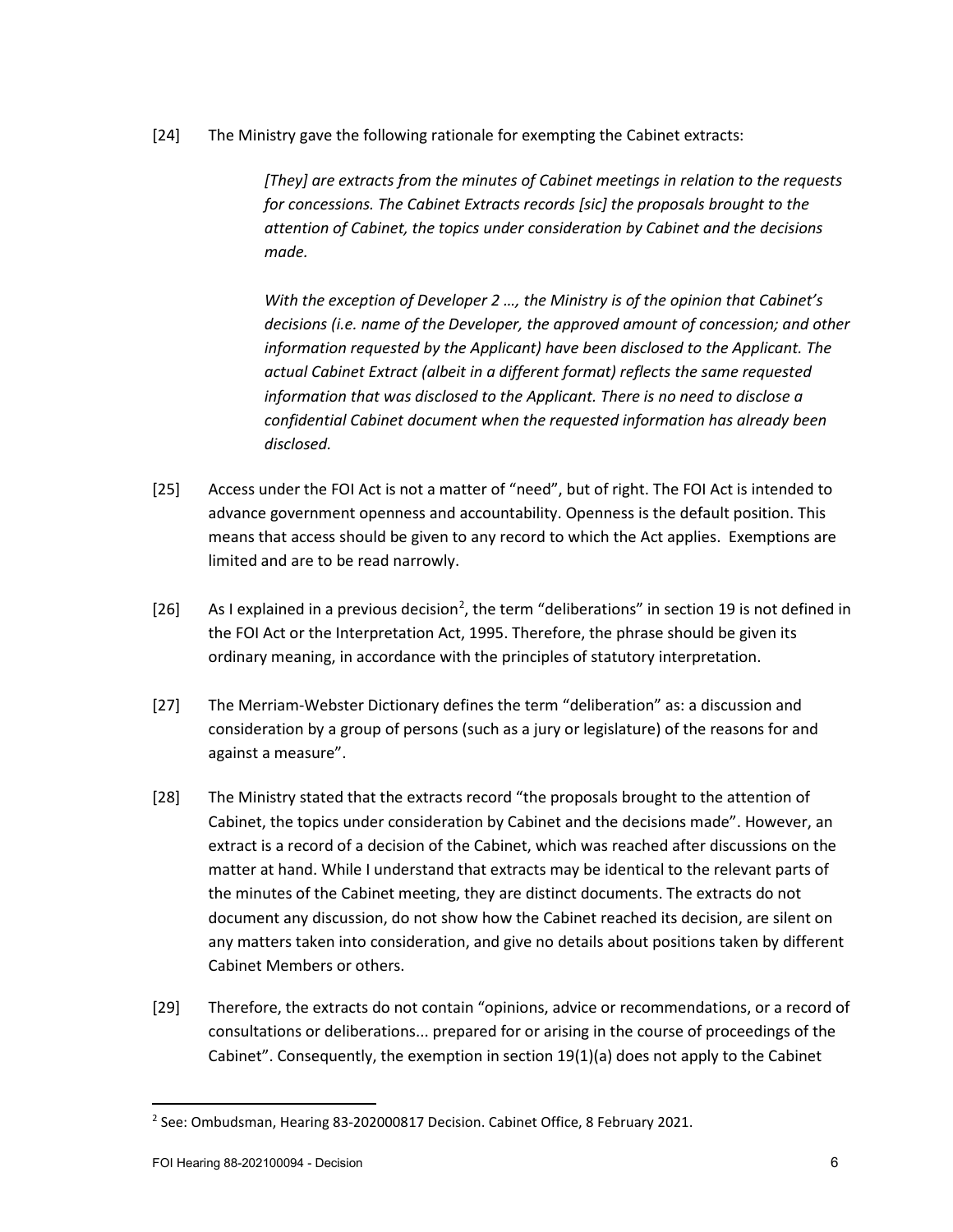extracts in this case. I also note that Cabinet has adopted a new practice of disclosing these types of decisions. I commend Cabinet for this approach. By making this decision in this case, I am mindful that it will apply the FOI Act consistently to all of the developers involved in this request.

#### **Cabinet and Caucus papers**

[30] The Ministry applied the exemption in section 19(1)(a) to Cabinet papers relating to concessions for FIN (two papers), Developer 2 (2 papers) and The Cottages (one paper). The Ministry stated:

> *Pursuant to Section 19(1)(a), the Ministry exempted records and information such as draft papers that were prepared by the Ministry for the review, discussion and deliberation of Caucus and Cabinet. The Caucus and Cabinet Papers, which are presented to Caucus and Cabinet by the Minister for Finance, contain the Ministry's proposals, results of consultation with other agencies, and recommendations for Caucus' and Cabinet's consideration.*

- [31] The Cabinet papers consist of "opinions, advice or recommendations, or a record of consultations or deliberations … prepared for or arising in the course of proceedings of the Cabinet" and are therefore exempt under section 19(1)(a). They are not "material of a purely factual nature or reports, studies, tests or surveys of a scientific or technical nature" and are not subject to section 19(2). Therefore, the exemption in section 19(1)(a) applies to the Cabinet papers.
- [32] Although any records that are appended to Cabinet papers should be considered in their own right, the Ministry applied the exemption to the entirety of each paper including all appendices, and did not consider whether subsection 19(2) applied. The records in question are as follows:
	- The first Cabinet paper relating to Developer 2 (dated 30 November 2017) has the following appendices:
		- $\circ$  Appendix (a): letter from Developer 2 to the Ministry with revised application for concessions;
		- o Appendix (b): valuation report;
		- o Appendix (c): diagram with the interrelationship of companies; and,
		- o Appendix (d): conceptional design prospectus of the planned development.

These appendices do not contain "opinions, advice or recommendations, or a record of consultations or deliberations… prepared for or arising in the course of proceedings of the Cabinet". They are therefore not subject to the exemption in section 19(1)(a). Additionally, appendices (b), (c), and (d) are "material purely of a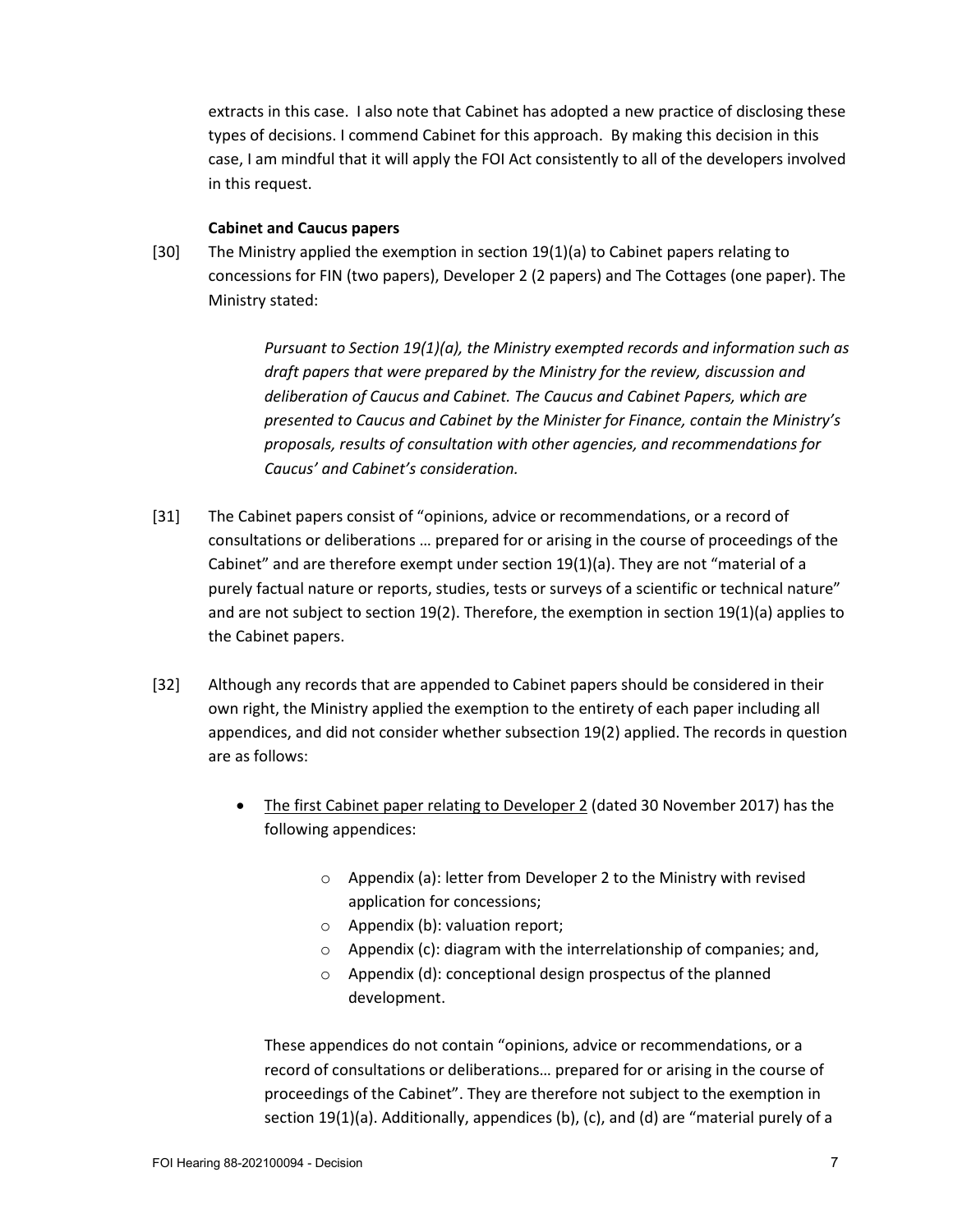factual nature…" as per section 19(2), and would therefore not be subject to the exemption in any event.

The diagram in Appendix (c) is discussed in paragraph 49.

- The second Cabinet paper relating to Developer 2 (dated 19 August 2020) was initially misidentified by the Ministry as a Caucus paper. It had the following appendices:
	- o Appendix (e): Cabinet extract;
	- o Appendix (f): request for concessions;
	- $\circ$  Appendix (g): draft approval letter;
	- o Appendix (h): certificate of good standing;
	- o Appendix (i): register of members; and,
	- $\circ$  Appendix (j): email chain regarding the beneficial ownership of the company.

These appendices also do not contain "opinions, advice or recommendations, or a record of consultations or deliberations… prepared for or arising in the course of proceedings of the Cabinet". They are therefore not subject to the exemption in section 19(1)(a).

As a Cabinet extract, appendix (e) is not subject to the exemption in section  $19(1)(a)$ .

Appendices (f) and (g) are similar to other records requesting or approving concessions, and are further dealt with below.

Access to the register of members (except for exempt companies) in appendix (i) is governed by section 44(2) of the Companies Act which requires payment of a fee for inspection by the general public. Under section 6(4)(b) access must therefore be obtained using the administrative procedures established for that purpose, and not through the FOI Act. If the company is an exempt company, section 44 of the Companies Act does not allow public access, in which case section 3(7) of the FOI Act provides that "nothing in this Act shall be read as abrogating the provisions of any other Law that restricts access to records", this information is not disclosable under the FOI Act.

Disclosure of appendix (j) is not allowed under section 264 of the Companies Act which protects such information from disclosure as confidential information that is subject to the Confidential Information Disclosure Act, 2016. Given that section 3(7) of the FOI Act provides that "nothing in this Act shall be read as abrogating the provisions of any other Law that restricts access to records", this information is not disclosable under the FOI Act.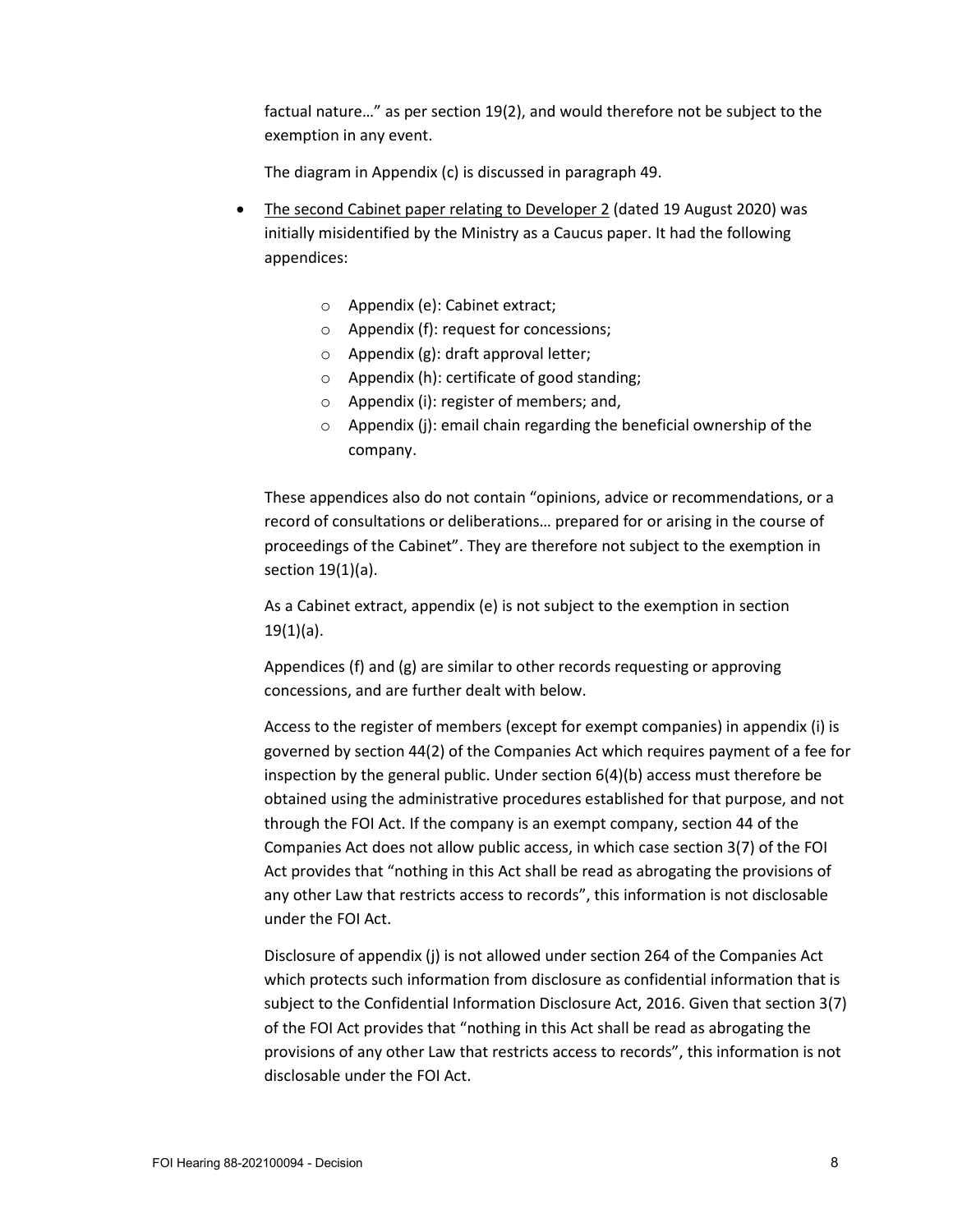- The Cabinet paper relating to The Cottages (dated 17 August 2018) had the following appendices:
	- o Appendix (k): request for concessions dated 10 February 2018;
	- o Appendix (l): cover email message;
	- o Appendix (m): certificate of incorporation;
	- o Appendix (n): register of members;
	- o Appendix (o): register of directors;
	- $\circ$  Appendix (p): register of officers;
	- o Appendix (q): memorandum and articles of association.

Appendix (k) was already disclosed separately and is therefore not exempt.

Appendix (l) contains "opinions, advice or recommendations, or a record of consultations or deliberations… prepared for proceedings of the Cabinet…". It is exempted under section 19(1)(a) and section 19(2) does not apply to it.

The other appendices (m)-(q) do not contain "opinions, advice or recommendations, or a record of consultations or deliberations… prepared for proceedings of the Cabinet". They are therefore not exempted under section 19(1)(a).

However, appendix (n) is not disclosable under the FOI Act for the same reasons as appendix (i), above (except that this appendix does not involve an exempt company). Access is governed by section 44(2) of the Companies Act and should be obtained that way as per section 6(4)(b).

Appendices (o) and (p) are subject to section 55A of the Companies Act which provides procedures for inspection of a list of directors and officers upon payment of a fee to the Registrar of Companies. Under section 6(4)(b) of the FOI Act access to the record "shall be obtained in accordance with the provisions of … those procedures".

Appendix (q) is subject to sections 26(3) and (3A), and part 1A of schedule 5 of the Companies Act, which provides a procedure for obtaining a copy upon payment of a fee. Section 6(4) of the FOI Act applies to these records as well, and they are therefore not disclosable under the FOI Act.

[33] The Ministry also applied the exemption in section 19(1)(a) to papers prepared for Caucus meetings in relation to the concessions made to FIN and Developer 2. The Caucus is a political body which, in practice, has become a part of the Cabinet's decision-making process, and which provides advice and recommendations to the Cabinet. Since in this case the Caucus papers contain the same information as the Cabinet papers, I find the Caucus papers are subject to the exemption in section  $19(1)(a)$  as records containing "opinions, advice or recommendations, or a record of consultations or deliberations … prepared for … proceedings of the Cabinet".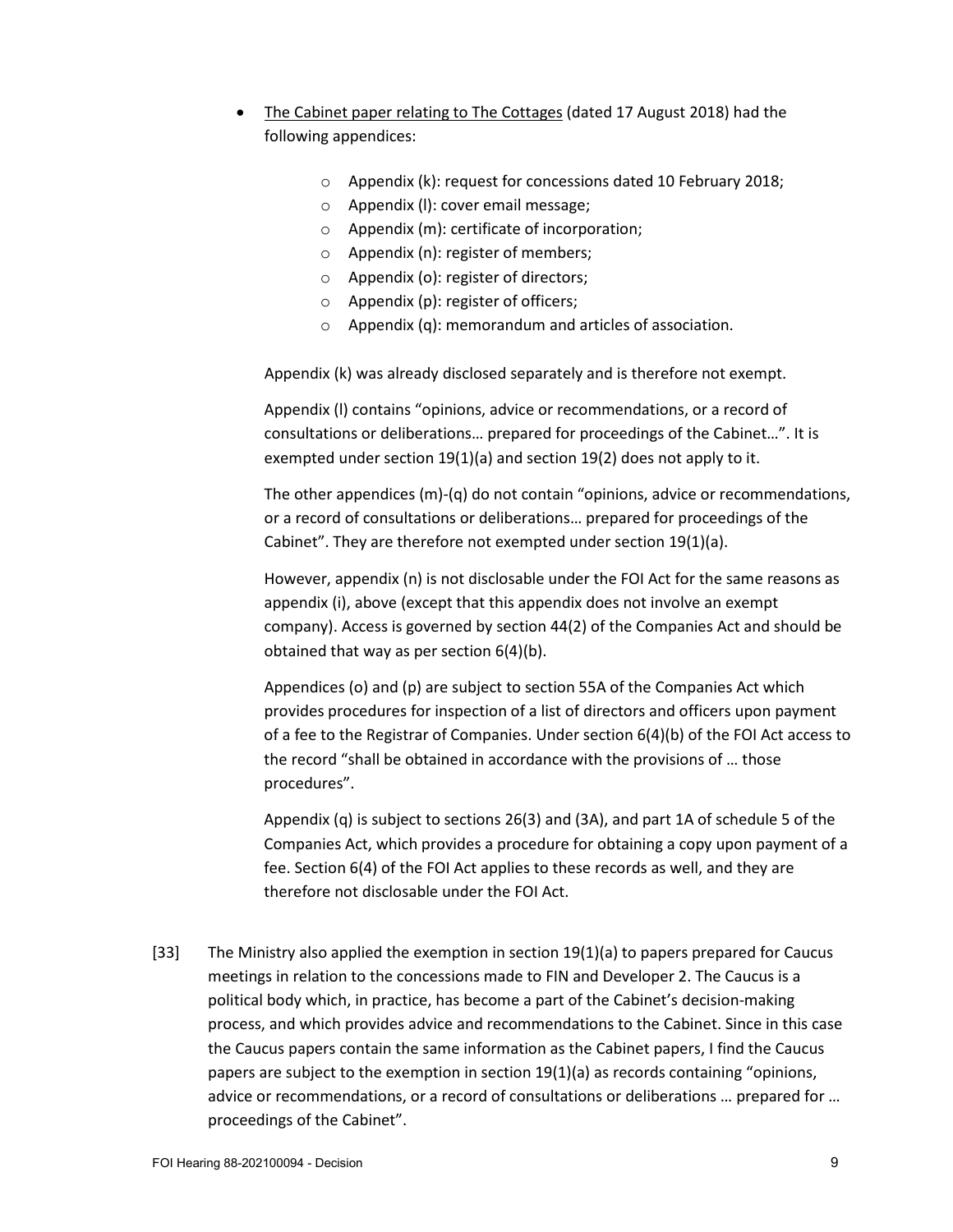#### **Memorandum to the Cabinet**

The Ministry also applied section 19(1)(a) to a single memorandum. The memo is of an administrative scheduling nature relating to FIN, and does not contain any "opinions, advice or recommendations, or a record of consultations or deliberations … prepared for or arising in the course of proceedings of the Cabinet…". Consequently, the exemption does not apply to it.

- **b) Are the records exempt under section 17(1)(a) because their disclosure would be privileged from production in legal proceedings on the ground of legal professional privilege?**
- $[34]$  Section 17(1)(a) states:

*17. (1) A record is exempt from disclosure if —*

*(a) it would be privileged from production in legal proceedings on the ground of legal professional privilege;*

- [35] The Ministry applied this exemption to information contained in records relating to HHG, specifically the names and addresses, letterheads and signature blocks of attorneys and law firms in concession approval letters from the Ministry, as well as a request for a refund.
- [36] In its submission the Ministry stated:

*In their written objection, the legal representatives for HHG Cayman Ltd … argued that all references to the name of their Law Firm should be redacted as "the records are subject to solicitor-client privilege (work product privilege)", pursuant to Section 17(1)(a) of the Act. Although the Ministry does not agree with the argument (as the Ministry disclosed the names of other Law Firms relating to the request), the Ministry obliged in this one instance and withheld the name of the Law Firm from the records relating to HHG Cayman Ltd (for concession request 13). The Ministry's decision to withhold the name of the Law Firm was also due to the Applicant indicating on 5 January, 2021 that she was mainly interested in the "names of the individuals that own the companies doing the development…".*

[37] Taking the Ministry's last point first, records that contain requests for concessions or refunds fall squarely within the applicant's request, as they are "documents and correspondence that [the Ministry] hold[s] in relation to any project agreements that have been negotiated with private sector developers…". Applicants always have the option of narrowing their request, but the applicant in this case made it clear that the request should be interpreted broadly.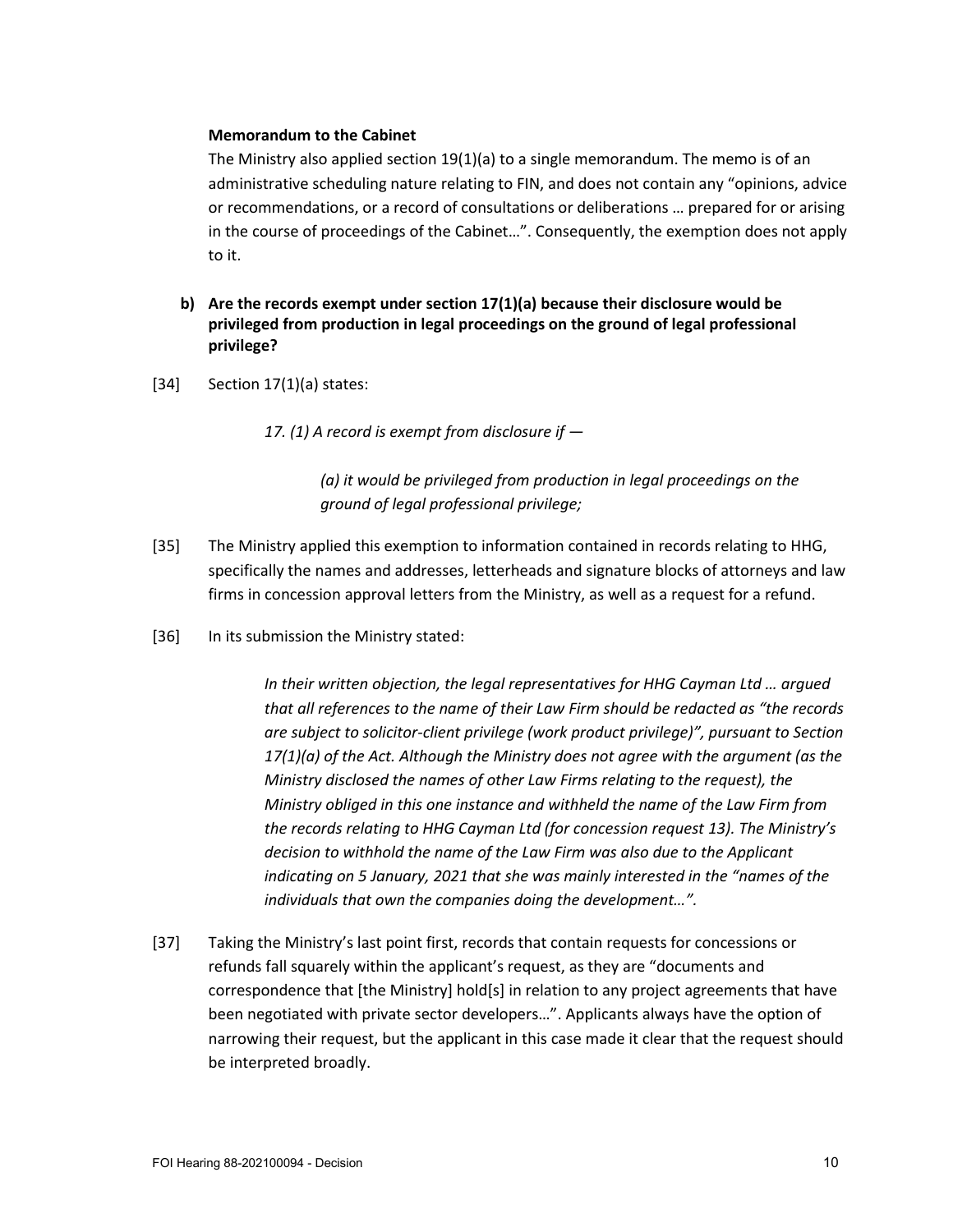- [38] A four-step test is used to determine whether legal advice privilege attaches to all or part of a document:
	- (i) there must be a communication, whether oral or written;
	- (ii) the communication must be of a confidential character;
	- (iii) the communication must be between a client (or his agent) and a legal advisor; and
	- (iv) the communication must be directly related to the seeking, formulating or giving of legal advice. $3$
- [39] The records redacted under this exemption do not contain confidential communications or legal advice between a professional legal advisor and his/her client, nor were they prepared for the sole or dominant purpose of preparing for litigation.
- [40] It is unclear why the Ministry would consider the names and addresses of lawyers privileged, but not the actual content of the records they appear in. I note the Ministry's own submission states that it "does not agree with the argument" for exempting the names and business addresses of lawyers and law firms acting on behalf of the developers, and it did disclose similar information in the records of other developments.
- [41] Consequently, the records are plainly not subject to legal professional privilege, and the exemption in section 17(1)(a) does not apply.
	- **c) Are the records exempt under section 17(1)(b)(i) because their disclosure would constitute an actionable breach of confidence?**
- [42] The Ministry applied this exemption to all records of Developer 2, except the records redacted under section 19(1)(a) which are discussed above.
- [43] As noted above, the records relating to Developer 2 include correspondence and appendices about the land holding companies transfer tax that fall outside the scope of the request. Therefore, this exemption in section 17(1)(b)(i) was only claimed for:
	- o Four approval letters from the Ministry, and
	- o A revised application letter.
- [44] Section 17(1)(b)(i) exempts records from disclosure if disclosure would constitute an actionable breach of confidence.
- [45] The Ministry relied on confidentiality clauses in the development agreement with Developer 2. However, it did not provide me with any agreement between Developer 2 and the

<span id="page-10-0"></span><sup>3</sup> B v Canada, [1995] 5 W.W.R. 374 (B.C.S.C.).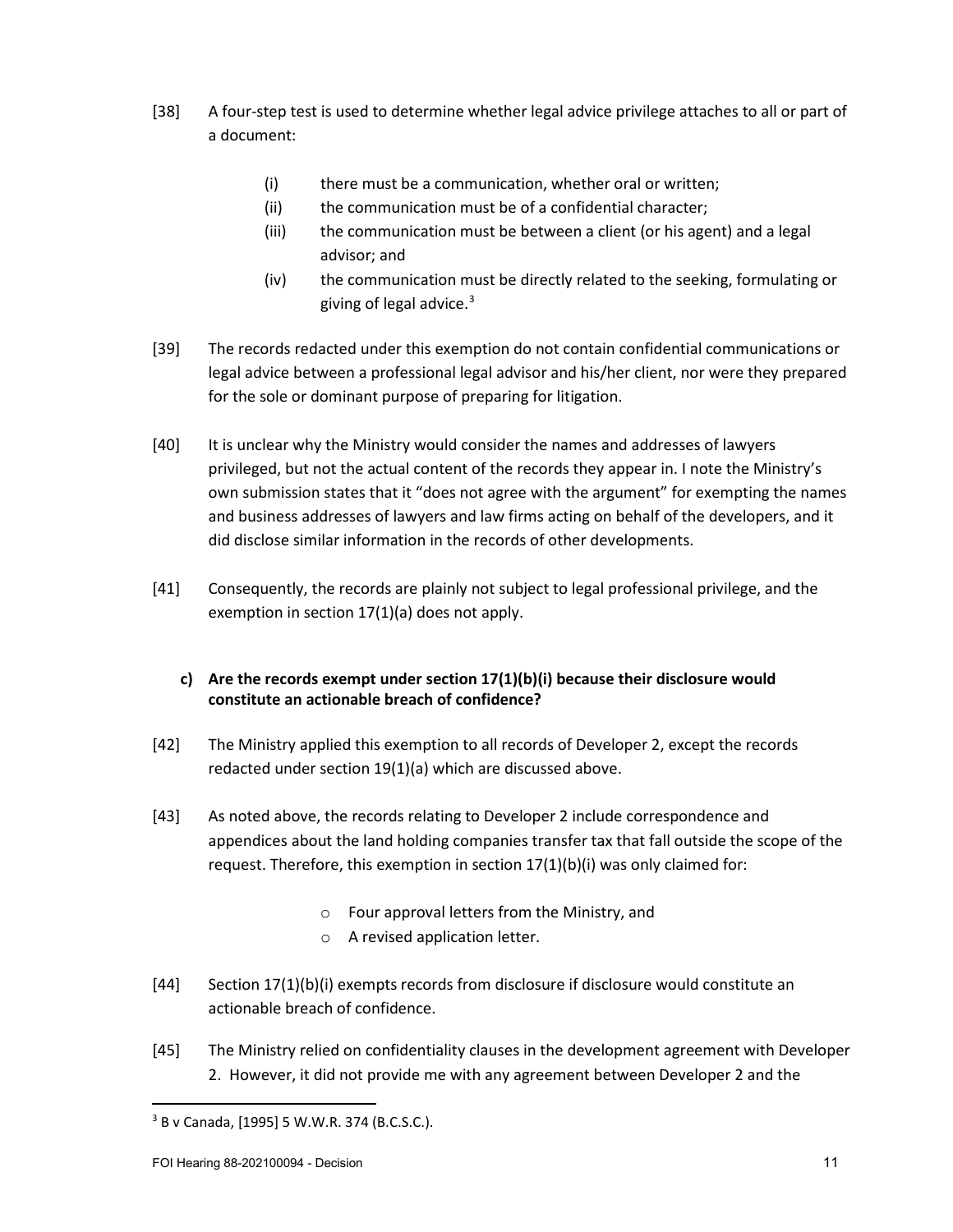government to substantiate this claim, even after I specifically asked for it in the course of this hearing.

- [46] Apart from that argument, the Ministry has not explained why the four approval letters and the revised application letter relating to Developer 2 would be more confidential than similar records relating to other developers, which it has disclosed, in some cases with personal names or other items redacted (but not the substantial content of the letters).
- [47] Therefore, the four approval letters and the revised application letter relating to Developer 2 are not exempt under section 17(1)(b)(i).

# **Additional record**

 $[48]$  Section 43(5)(a) states:

*(5) On the consideration of an appeal, the Ombudsman —*

- *(a) may, subject to paragraph (b), make any decision which could have been made on the original application;*
- [49] Although the Ministry did not identify it as such, there is an additional record that involves confidential information. This concerns an appendix to a Cabinet paper relating to Developer 2 (identified above as "appendix (c)"), briefly discussed above, with of a diagram showing the interrelationship between companies some of which are exempted. This information is not in the public domain, is not trivial, and:
	- o is confidential given the nature of exempted companies;
	- $\circ$  has retained its confidentiality; and,
	- $\circ$  the disclosure would be detrimental to the party involved, in particular the exempted companies indicated on the diagram.
- [50] This exemption is not subject to a public interest test in section 26(1). However, the duty of confidence is subject to a public interest consideration. The public interest in disclosure is significant, since it involves the government's accountability for the concessions granted. However, given the approach taken to information of exempted companies in the Companies Act, the expectation of confidentiality is very high, and the public interest in disclosure does not override the public interest in maintaining the confidentiality of the information.
- [51] Therefore, the record consisting of a diagram that was appended to the Cabinet paper dated 30 November 2017 (named "appendix (c)" above) is exempt under section 17(1)(b)(i) as its disclosure would constitute an actionable breach of confidence.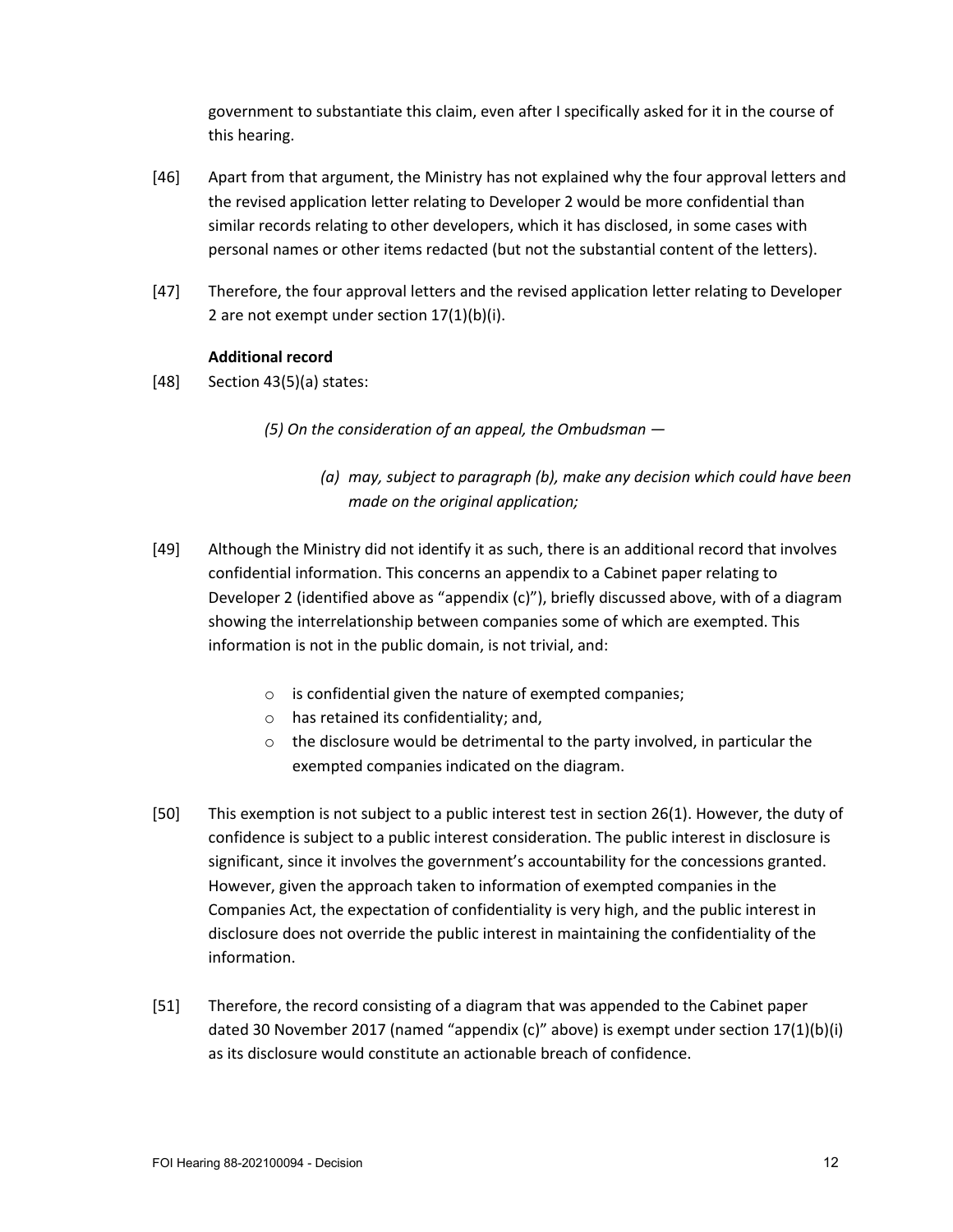- **d) Are the records exempt under section 23(1) because their disclosure would involve the unreasonable disclosure of personal information of any individual, whether living or dead?**
- [52] The Ministry applied this exemption to a wide variety of information contained in various types of records including requests for concessions and refunds, approval letters, and ancillary documentation. The redacted information consists of:
	- the names, business addresses, business emails and business phone numbers of attorneys, developers and their senior staff;
	- names of staff/contact names, business names and addresses of freight and transportation companies used by the developers to import goods, on a purchase order, freight documentation and HM Customs forms.
	- the names of shareholders, members, directors and officers of three developers (Leeward Holdings, The Water Mark, The Cottages); and,
	- the name of an attorney certifying a document (The Water Mark);
	- a driver's licence number [HHG, page 103 release 2 part 1];
	- the last four digits of a credit card number (not sure what exemption they are claiming) (HHG, page 6 of release 2 part 2);
- [53] The Ministry applied this exemption somewhat inconsistently, for instance by redacting personal information in records of some developers, but not in the same types of records of other developers. This is puzzling, as the records relating to all developers contain comparable information.

# **Information that is not personal in nature**

[54] The Ministry has redacted some information under section 23(1) that is not personal in nature. This applies to the names, logos, addresses, websites, email addresses and phone numbers of businesses, whether belonging to the developers, the law firms they employed, domestic or overseas freight, transportation or brokerage companies, or other companies mentioned in the responsive records.

## **Personal information of developers, attorneys, senior staff, contact persons**

[55] The names, addresses, etc. of developers, attorneys, senior staff and contact persons are personal information. In the context of the development concessions, these individuals are acting in a business-related capacity, and the information is not about them in a private capacity. They do not have a reasonable expectation of privacy, and disclosure does not constitute an invasion of their private life. Most of the names are widely available on company and news websites. In considering the Data Protection Act (2021 Revision) (DPA) in section 23(5) the information can be disclosed on the "legitimate interests" legal basis in paragraph 6, schedule 2 of the DPA. The disclosure is necessary for the requestor's legitimate interests in government accountability and transparency of government's expenditure of public funds, and is not unwarranted in the circumstances of this case by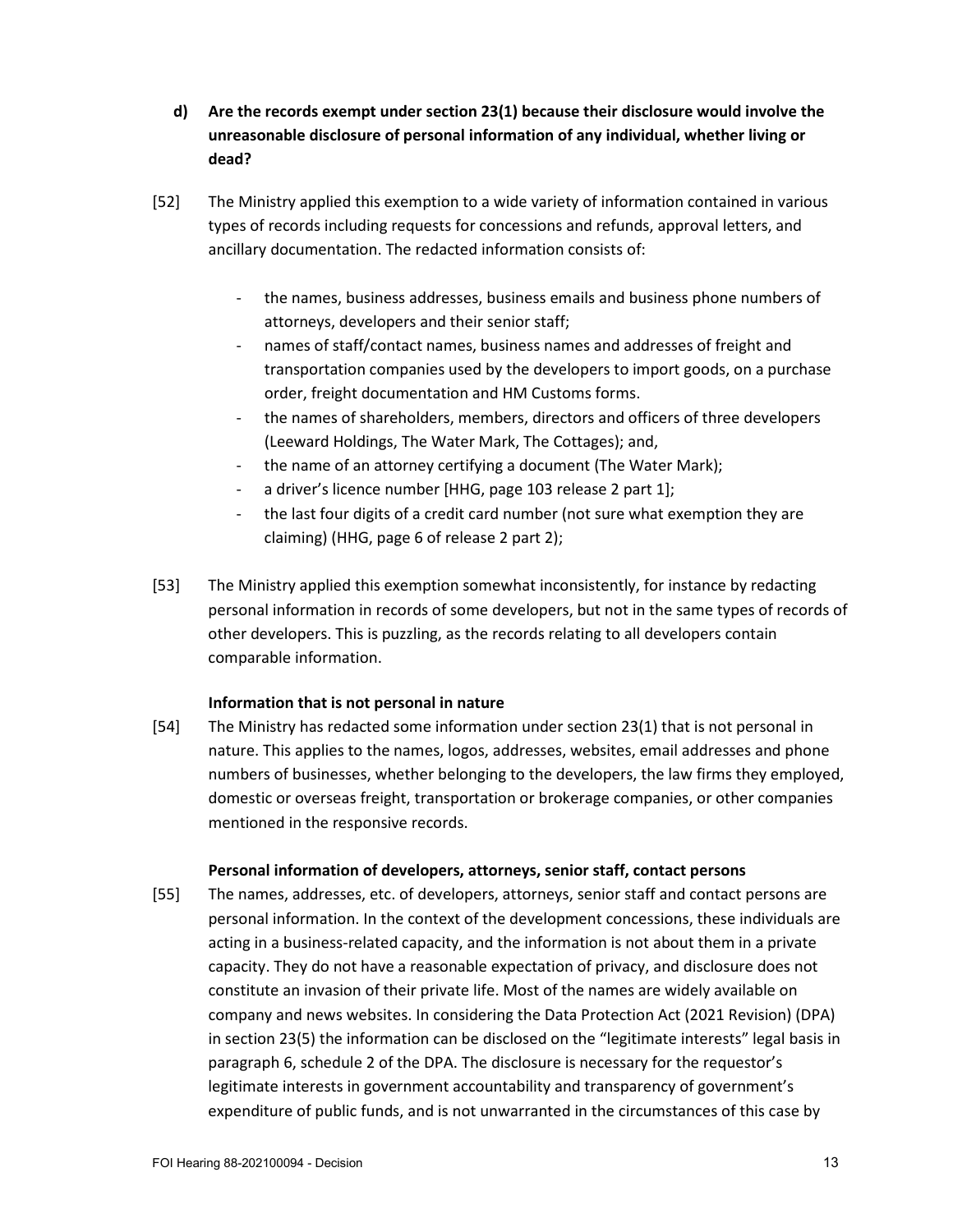reason of prejudice to the rights and freedoms or legitimate interest of the data subjects. Therefore, disclosure is not unreasonable, and the exemption in section 23(1) does not apply.

# **Personal information of shareholders and beneficial owners**

[56] Disclosure of shareholders is not allowed under section 264 of the Companies Act which states that this information is subject to the Confidential Information Disclosure Act, 2016. Given that section 3(7) of the FOI Act provides that "nothing in this Act shall be read as abrogating the provisions of any other Law that restricts access to records".

In relation to exempted companies, section 3(1)(d) of the FOI Act prohibits disclosure of records containing information on shareholders by means of the FOI Act**.**

## **Personal information of members, directors, officers**

[57] The names of members (except members of exempt companies) are publicly available since section 44(2) of the Companies Act provides access procedures for the registers in which they appear. Section 55A of the Companies Act provides that the Registrar of Companies will make a list available for inspection for a fee. As per section 6(4) of the FOI Law, the registers must be obtained using the procedures established under section 44(2) of the Companies Act, rather than through the FOI Act.

In relation to exempted companies, section 3(1)(d) of the FOI Act prohibits disclosure of records containing information on directors and officers by means of the FOI Act.

## **Personal information of certifying attorney**

[58] Certification of a copy of a document requires that an authorized person, in this instance an attorney, signs and dates the document, and prints their name underneath.[4](#page-13-0) The authorized person acts in an official capacity, and his or her identity testifies to the correctness of the copy. In these circumstances there can be no expectation of privacy on the part of the authorized person. The disclosure of the personal information is therefore not unreasonable, and the information is not exempted.

## **Driver's licence number and four last digits of a credit card number**

[59] This type of information appears in only a few locations in records appended to HHG's request for a refund. Where they appear together with the name of an individual they are likely personal information. Out of an abundance of caution they are exempted and should remain redacted. Since there is no legal basis for disclosing this information under the DPA, section 23(5) states that these records are not subject to a public interest test.

<span id="page-13-0"></span><sup>4</sup> See: Cayman Islands Monetary Authority, Guidance Notices on the Prevention and Detection of Money Laundering and Terrorist Financing in the Cayman Islands. March 2010, Section 3, 3.25.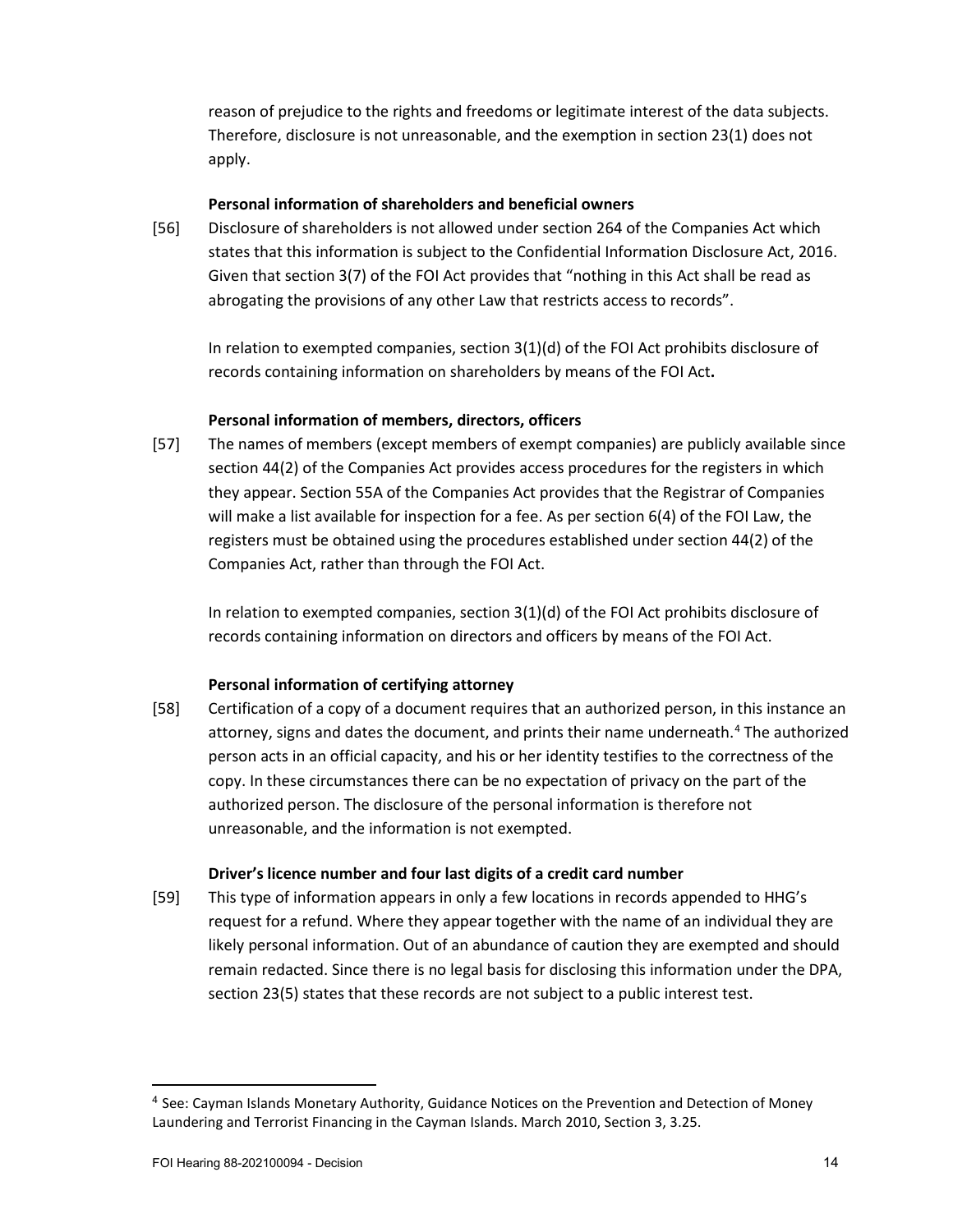- **e) Are the records exempt under section 21(1)(a)(ii) because their disclosure would reveal any other information of a commercial value, which value would be, or could reasonably be expected to be, destroyed or diminished if the information where disclosed; or section 21(1)(b) because it contains information (other than that referred to in paragraph (a)) concerning the commercial interests of any person or organisation (including a public authority) and the disclosure of that information would prejudice those interests.**
- [60] The relevant exemptions in section 21 state:

#### *Records relating to commercial interests*

*…*

*21. (1) Subject to subsection (2), a record is exempt from disclosure if —*

*(a) its disclosure would reveal —*

*(ii) any other information of a commercial value, which value would be, or could reasonably be expected to be, destroyed or diminished if the information were disclosed; or*

*(b) it contains information (other than that referred to in paragraph (a)) concerning the commercial interests of any person or organisation (including a public authority) and the disclosure of that information would prejudice those interests.*

- [61] The terms "commercial value" and "commercial interests" are not defined in the Act. Therefore, these phrases should be given their ordinary meaning, in accordance with the principles of statutory interpretation.
- [62] I accept the definition of "commercial value" as outlined in a decision of the Queensland Information Commissioner<sup>[5](#page-14-0)</sup> as follows:

…information has commercial value to an agency or another person if it is valuable for the purposes of carrying on the commercial activity in which that agency or other person is engaged. The information may be valuable because it is important or essential to the profitability or viability of a continuing business operation, or a pending, "one-off" commercial transaction.

<span id="page-14-0"></span><sup>5</sup> Information Commissioner (Queensland), Cannon v Australian Quality Egg Farms Ltd (1993 S0094, 30 May 1994), para 54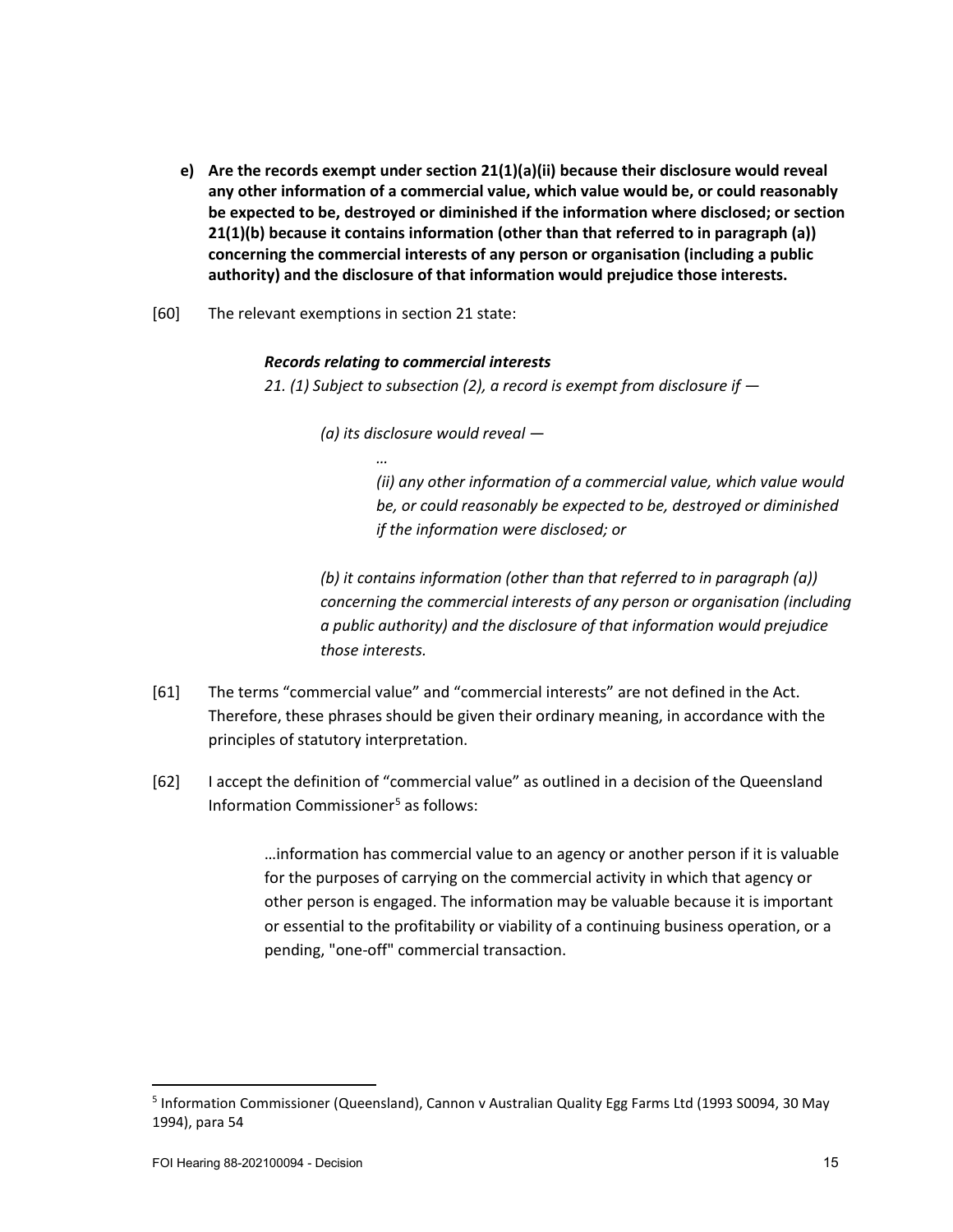- [63] I defined the term "commercial interests" in a previous decision, as: "interests that relate to trading such as the sale or purchase of goods which are undertaken for the purpose of revenue generation and normally take place within a competitive environment."[6](#page-15-0)
- [64] In general, therefore, for this exemption to apply the information must have a commercial value or represent a commercial interest, and secondly its disclosure must prejudice that value or interest.
- [65] The Ministry redacted various information in the records on the basis of the exemptions in sections 21(1)(a)(ii) and 21(1)(b), arguing as follows:
	- *i. Pursuant to Sections 21(1)(a)(ii) and 21(1)(b) of the Act, the Ministry exempted information such as purchase prices which were stated on invoices, names and representatives of suppliers and vendors, valuation reports, project budgets and estimates and other financial information. This information is commercially sensitive and may prejudice Developers' commercial interests and ability to negotiate fair market terms.*
	- *ii. The Ministry also took into account that Government's own commercial values and interests may also be prejudiced if this information is released as the disclosure may reduce the Government's bargaining power when negotiating with other Developers or future interested parties for the request of duty concessions.*
	- *iii. Further, for the applicable records, the Ministry exempted the names of other mentioned companies as such information could reveal the common beneficial ownership of the companies – which may itself be commercially sensitive or give rise to an actionable breach of confidence.*
- [66] See Appendix A below for a table with details on the records the Ministry has redacted under section  $21(1)(a)(ii)$  or  $21(1)(b)$  and a summary of my findings.

# **Records that are not commercial in nature**

- [67] Some of the information the Ministry has redacted under these exemptions does not have a commercial value or does not represent any commercial interests, as defined above. This includes the following records relating to HHG and Leeward Holdings:
	- The names, addresses, email addresses, etc. of developer's senior staff;
	- the amount of government fees and duties; and,
	- the amount of a waiver being requested.
- [68] Because these records are not valuable for the purposes of carrying out a commercial activity, and do not represent an interest that relates to trading such as the sale or purchase

<span id="page-15-0"></span><sup>6</sup> Ombudsman, Hearing Decision 72-201800330/72-2018000337, Ministry of Commerce, Planning and Investment, 18 October 2018, para. 17(iii)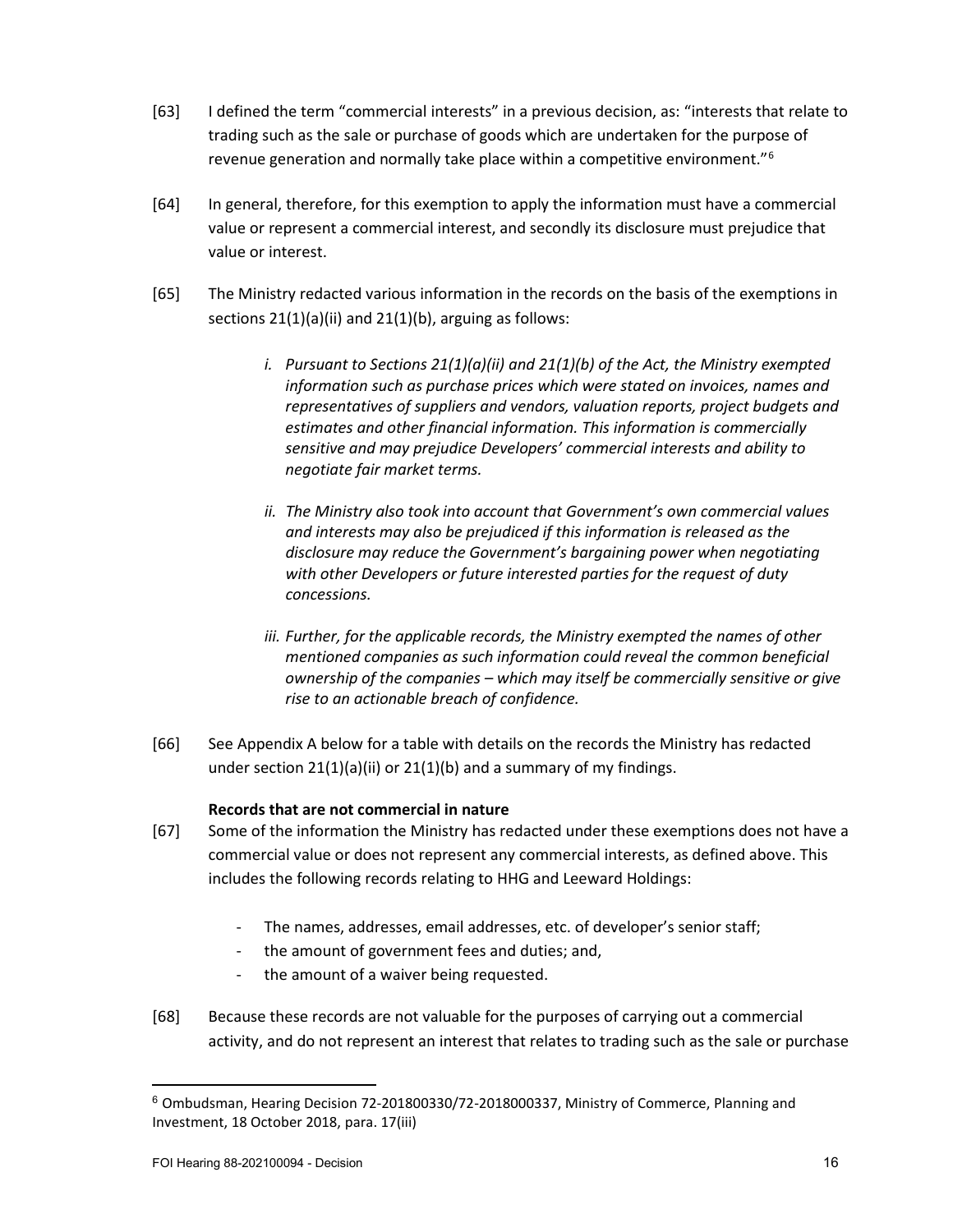of goods, they are not exempt under sections  $21(1)(a)(ii)$  or  $21(1)(b)$ . The amount of stamp duty relating to Leeward Holdings was already disclosed in related documents.

#### **Commercial but no prejudice**

- [69] Some of the information the Ministry has redacted under these exemptions may have commercial value or represents a commercial interest, but the information is not sensitive and the Ministry has not sufficiently explained how its disclosure would destroy or diminish the value, or prejudice the commercial interests of the developers involved, for it to apply.
- [70] This concerns the following information in relation to developers HHG, The Cottages and Leeward Holdings:
	- the actual or anticipated value of goods (e.g. computers, furnishings, uniforms/clothes, etc.) purchased overseas, the names of suppliers and freight companies, the shipping costs, as recorded in invoices, shipping documents, customs forms and correspondence, as part of a request for concessions or concession rebates; and,
	- the assessed value of the property and the anticipated sales value of a development.
- [71] While the value of overseas goods relates to commercial activity, the Ministry has not demonstrated that its disclosure would, or could reasonably be expected to destroy or diminish its commercial value, or that it would prejudice the commercial interests of any party.
- [72] The Ministry argues that the government's own bargaining power would be reduced by disclosure without specifying how or why. It also states that: "This information is commercially sensitive and may prejudice Developers' commercial interests and ability to negotiate fair market terms." However, it has not supported these claims with any specific argument explaining how the commercial interests might be prejudiced.
- [73] The assessed value of the Leeward Holdings development was already disclosed in the notice of stamp duty assessment of the Lands & Survey Department. The anticipated sales value of the Leeward Holdings development is almost five years old, and is no longer sensitive. It is not reasonable to assume that this information would have any commercial value, or would harm any commercial interest if disclosed so long after the statement was made.
- [74] As quoted above, the threshold for the exemptions is that the commercial value "would, or could reasonably be expected to be destroyed or diminished if the information were disclosed" (section 21(1)(a)(ii)), or that disclosure" would prejudice those [commercial] interests" (my emphasis). A mere possibility, as indicated by the Ministry, that prejudice "may" follow is not sufficient for the exemption to be triggered. Therefore, I do not find it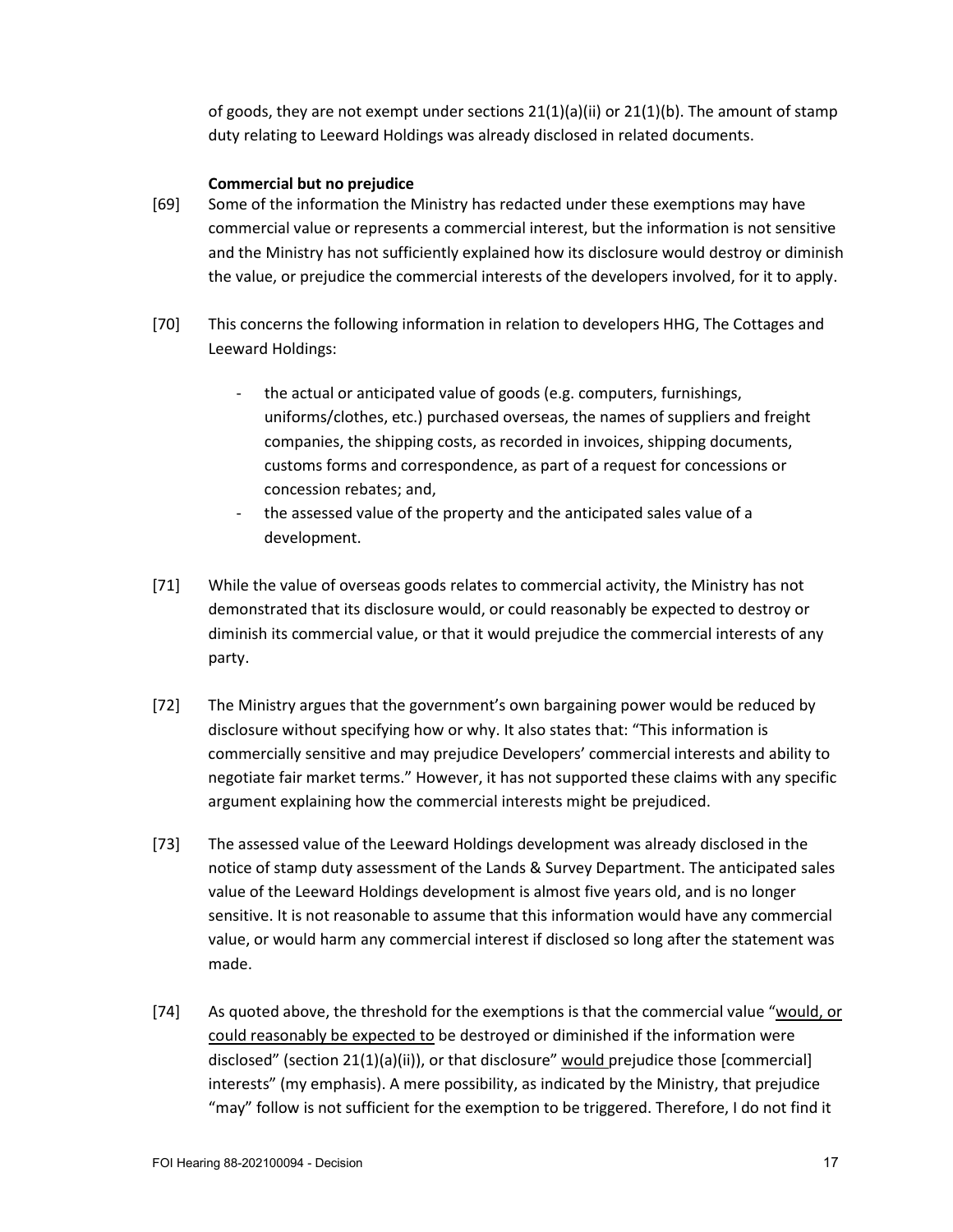reasonably likely, let alone more likely than not, that the commercial value of the information or the commercial interests of the developers, the government or any other party would (or could reasonably) be harmed by disclosure of this information.

- [75] Consequently, the information indicated above (and further detailed in Appendix A) is not exempt under sections 21(1)(a)(ii) or 21(1)(b).
- [76] Since I have not found that the exemption applies, I do not have to conduct a public interest test under section 26(1).

# **C. FINDINGS AND DECISION**

Under section 43(1) of the Freedom of Information Act, for the reasons outlined above, I make the following findings and decision:

- The Cabinet papers, Caucus papers and Appendix (l) (the cover email message to Cabinet in the Cabinet paper relating to The Cottages dated 17 August 2018) are exempt under section 19(1)(a) because they contain "opinions, advice or recommendations… (a) prepared for or arising in the course of proceedings of the Cabinet":
- Appendix (c) of the first Cabinet paper relating to Developer 2 diagram of interrelationship between companies is exempt under section  $17(1)(b)(i)$  because its disclosure would constitute an actionable breach of confidence.
- The driver's licence number and last digits of credit card info (relating to HHG) are exempt under section 23(1) because their disclosure would involve the unreasonable disclosure of personal information of any individual, whether living or dead.
- The following records are not exempt, but they are not disclosable for the reasons stated:
	- Second Cabinet paper relating to Developer 2 (19 August 2020):
		- $\circ$  Appendix (i) register of members subject to s.6(4) or 3(7);
		- $\circ$  Appendix (j) email chain subject to s.3(7).
		- Cabinet paper relating to The Cottages (17 August 2018):
			- o Appendix (n) register of members subject to s.  $6(4)$ ;
			- $\circ$  Appendix (o) and (p) register of directors, register of officers subject to s.6(4);
			- $\circ$  Appendix (q) memorandum and articles of association subject to s.6(4).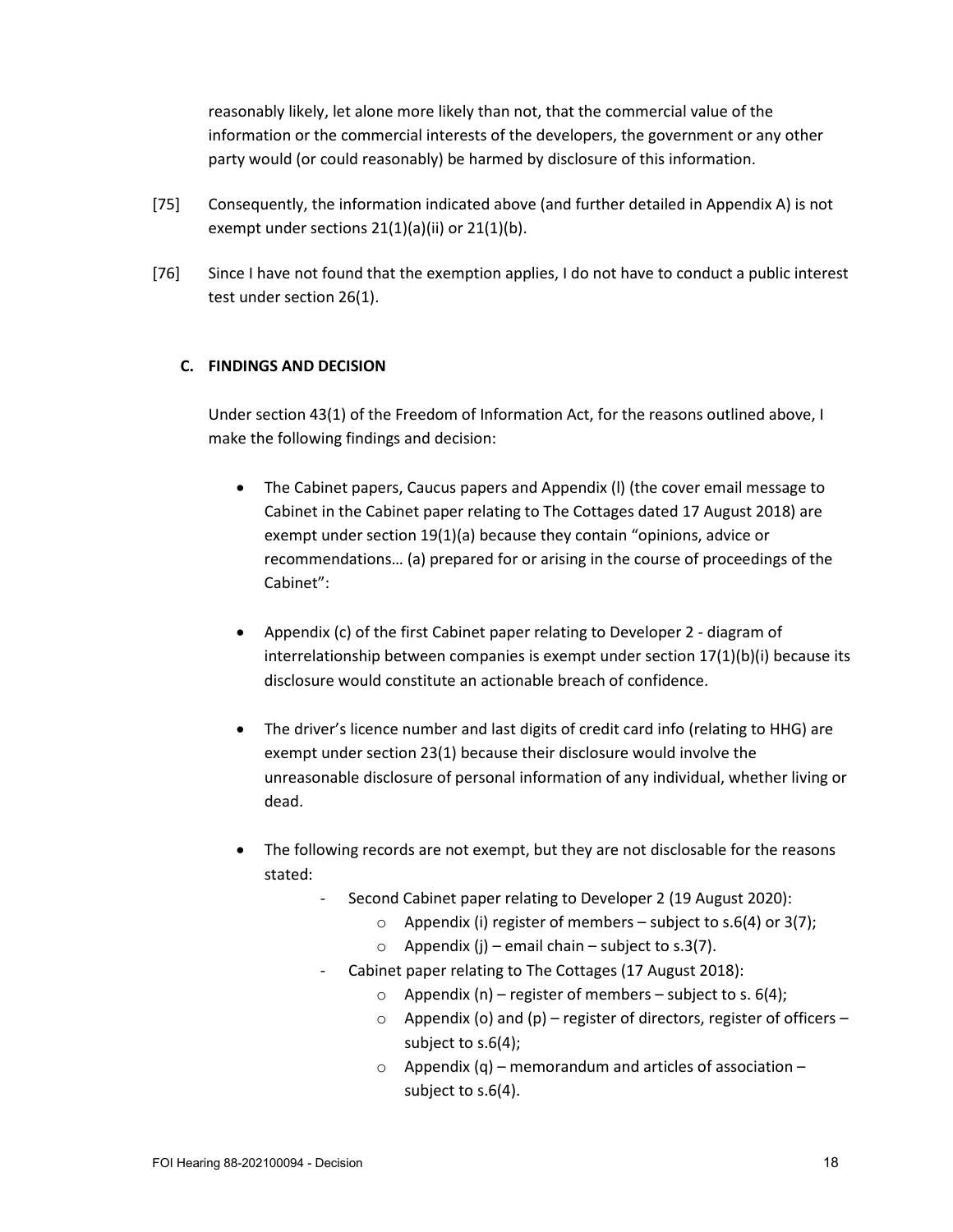- Personal information of shareholders and beneficial owners subject to s.3(7) and 3(1)(d).
- Personal information of members, directors, officers subject to s.6(4) and 3(1)(d).
- I require the Ministry to disclose the others records under consideration within 30 days from the date of this decision.

Muniston

Sandy Hermiston Ombudsman